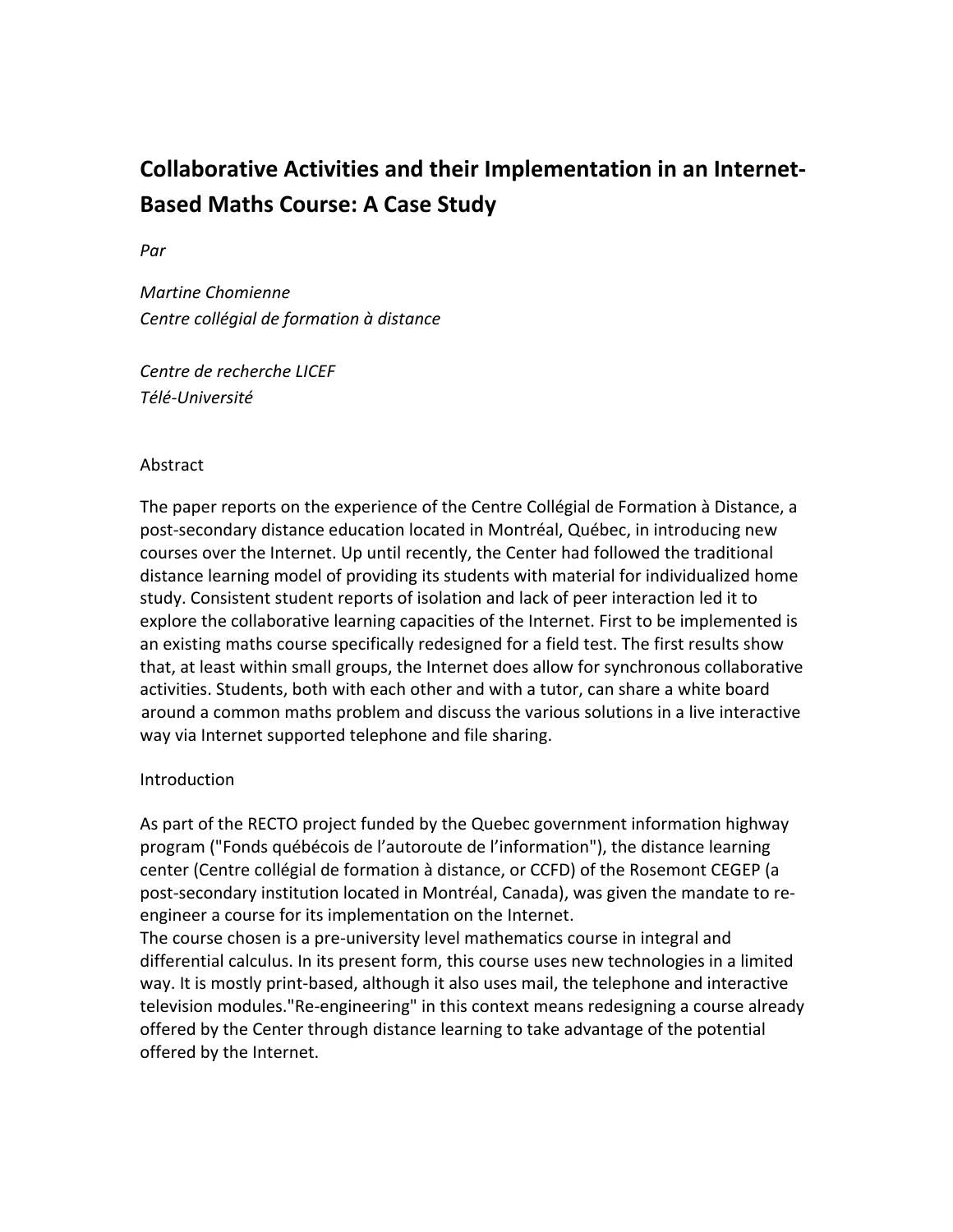The objective of the project is to facilitate the emergence of innovative learning and teaching models, based on new instructional approaches. It has raised several issues. One pertains to the organisation of collaborative work for designing a distance learning course via the Internet. Another regards the systematic coordination of the Internet environment relevant for educators (the designer and the tutor) and learners alike [Stahl et al., 1995]. There were both presented and discussed at Inet 96 last June [Chomienne and Potvin 1996]. The objective of the present communication is to go one step further, by presenting the first results from the pre-trial stage in the implemention process of the Center's distance collaborative learning project.

Because of the novelty of the medium (the Internet), an exploratory case study was chosen as a research strategy. The research question was: How can the Internet environment be used to offer collaborative learning activities to students remote from one another? The case concerns a maths course selected for its high attrition rate. Students had stressed isolation as a major difficulty in solving their maths problems.

The research team started the project with the following requisites: they were not supposed to develop new infrastructure material; they had to experiment with existing tools; and they had to design and implement collaborative activities and test them in naturalistic settings, that is with students at home, the usual learning environment of the CCFD client population.

The developing team also had to test the technologies available on the Internet so that collaborative activities could be designed in accordance with the real capabilities of these technologies.

What Is "Collaborative" Learning?: A Definition That Fits the Characteristics of the Maths Course Students Collaborative Versus Cooperative Learning. In educational sciences, the terms cooperative and collaborative often share the same meaning. We will follow this shortcut, and use both terms indistinctly. For a subtle distinction, see the study conducted by the Centre for the Study of Classroom Process [Abrami et al., 1993] and reported in [Ricciardi‐Rigaud 1993]. Features of Cooperative Learning

[Slaving 1985] defines cooperative learning as an environment where students from different performance levels work together in small teams towards a common goal. This definition fits the target population of the course. Indeed, the target population consists of high school students in initial training, retraining adults or adults in permanent training. They all need to reach the same goal ‐‐ understanding concepts of integral and differential calculus ‐‐ but they don't share the same cognitive profile, or the same learning habits.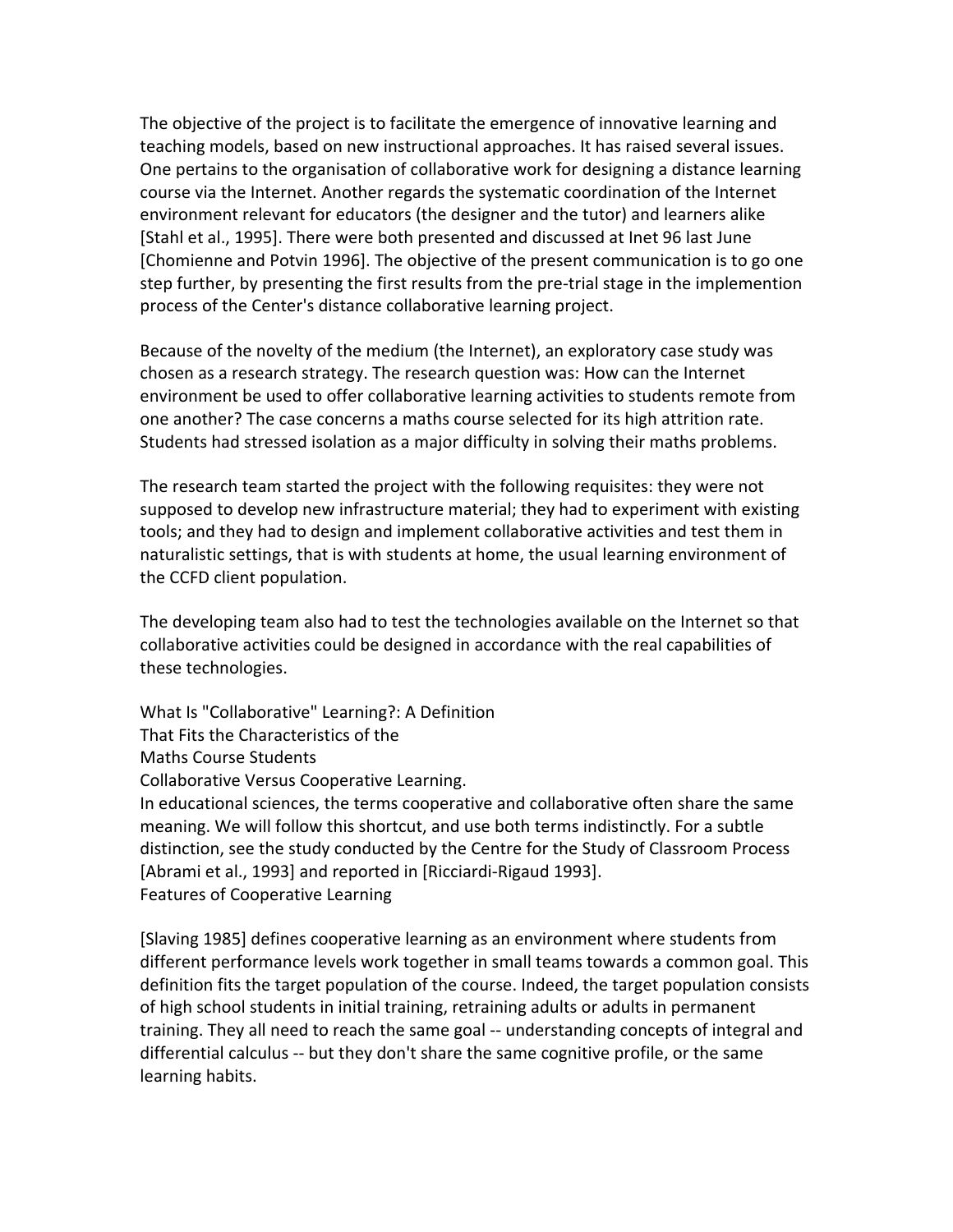Following [Salomon 1992; Johnson and Johnson, 1984; and Slaving 1985] we chose the following constructs as essential characteristics of cooperative learning: interdependence among members, peer interaction, information sharing, and constructivist and humanistic approaches to learning.

An Empirical Process: The Analysis of Prior Experiments

Internet for collaborative learning is a relatively new field of study. As a starting point for our project, we chose to study the corpus of literature analysing concrete experiments. One recent concept of interest in the literature is that of "Computer Support for Cooperative Learning", or CSCL. It is derived by analogy from a previous concept, "Computer Support for Cooperative Work" (CSCW), which refers to the potential capabilities of technologies for teamwork processes. One example is group decision making, which is frequently found in business environments.

Technologies Used for CSCL: Limited Variety and Lack of Integration

CSCL is based on a rather limited variety of experiments. Most of them are related to the use of a computer mediated communication, or CMC [Ahern et al., 1992; Batson 1992; Feenberg 1987; Harasim 1990; Hawisher 1992; Henri 1992; Hiltz 1988a; Hiltz 1998b; Kemp 1992; Mason and Kaye, 1990; Ricciardi‐Rigault 1993; Lohuis, 1996]. Usually it consists of written and asynchronous communication. If synchronous, it still runs on print based communication with the use of a chat function. Sometimes, CSCL is limited to an analysis of the use by the participants of a mere e‐mail system [Newman 1992]. CSCL has also been studied in cases when students working in teams use an educational software. It is usually a simulation and the team is composed of two or three persons [Geban et al., 1992; Kneedler 1993; Resnick 1992; Roschelle 1992]. In such a situation, the learners are all present in the same location, and are therefore not separated by distance, but their interactions are mediated through a computer.

The use of more advanced technologies is seldom reported in the literature (for example, hypertext or hypermedias, videoconference desktop systems or groupware software allowing the synchronous transfer of graphics, animated pictures, or application sharing). Advanced technologies have rarely been tested for educational purposes because of their high costs as well as their still scarce availability [Collectif 1993]. Literature about these newer technologies is more abundant when CSCW is the issue [Schweitzer et al., 1993; Walther 1996; Dix 1996; Appelt 1996].

However, as [Dybvik and Lie, 1996] found, combining the Web with realtime multimedia communication, could provide a rich, distributed collaborative environment. As these tools are progressively integrated into the Internet network, they will increasingly be seen as a promising source for inexpensive collaborative work in distance education.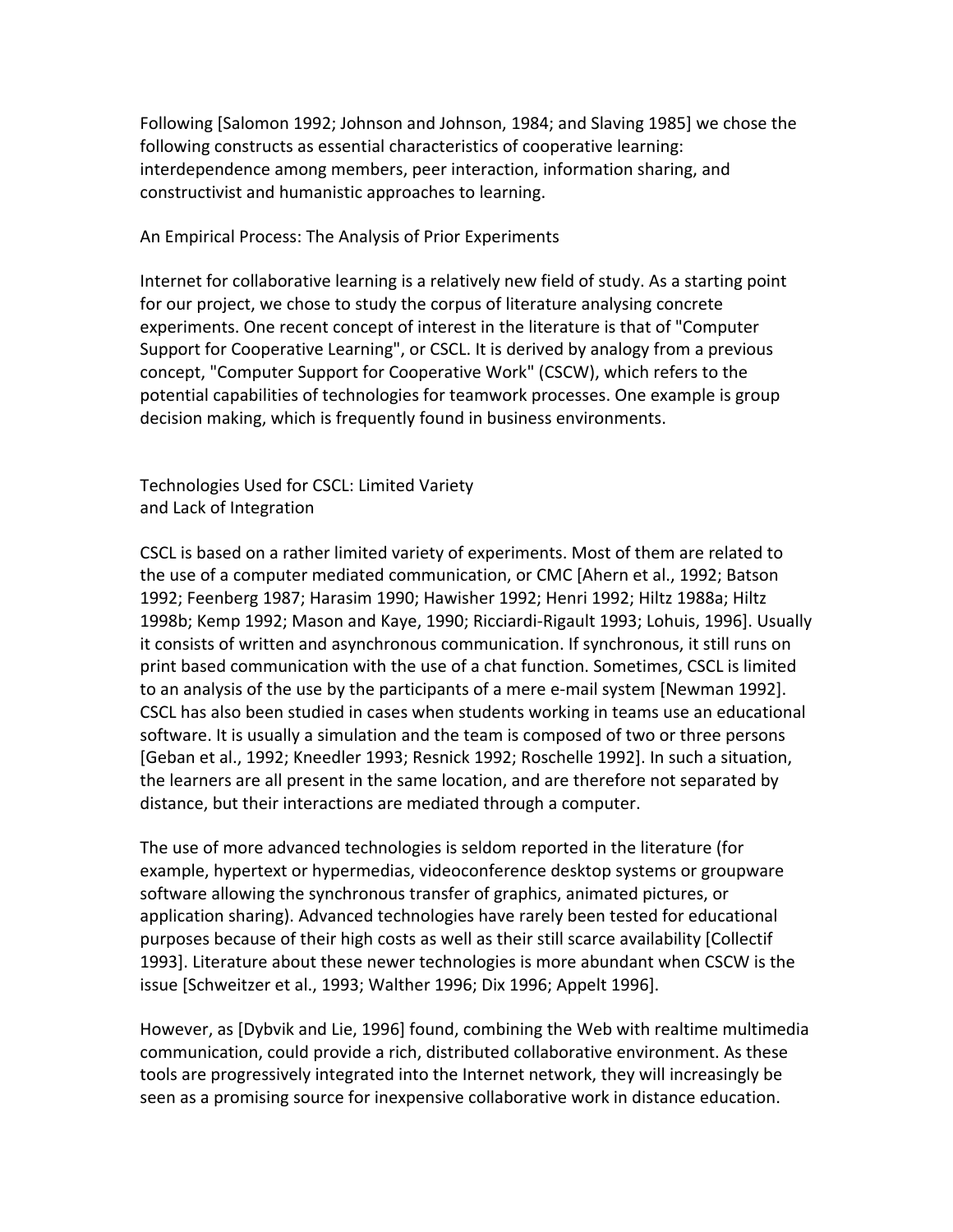Yet, they will still need to be tested [Fetterman 1996]. Another issue is also the lack of a bandwith large enough for graphic or animated information to travel within reasonable time limits.

# Six Lessons from the Literature

Our analysis of the literature on prior experiments allowed us to focus on six issues.

# Involvement of Students

The involvement of students and the interaction between peers in a CMC are issues related to the definition of the role of the teacher. One of the teacher's main roles is to facilitate the participation of the students by diminishing their anxiety caused by the lack of direct contacts among peers [Feenberg 1987]. The teacher is then called a "moderator". His or her job is then to frequently synthesize the contents of the conference, to clarify key points in order to reassure the participants individually and collectivly about the value of their contribution to the task to be achieved.

The form of the discourse used by the moderator to stimulate discussion influences the degree of involvement of the students. [Ahern et al. 1992] found that an informal and conversation‐like discourse, as compared to a formal discourse where the moderator asks questions, generates more elaborate answers from the students and more interaction among each other. Moreover, to have them learn how computer‐mediated communication works, the moderator must engage the participants in a reflection on their own behavior as well as on the problems they face [Feenberg 1987]. [Henri 1992] even suggests that the animator be chosen among the working group members.

# Level of Task Complexity.

The level of complexity of the activities to which the participants commit themselves is also a factor influencing the success of teleconferencing. For several authors, among which [Harasim 1990; Hiltz 1988b; Hooper and Hannafin 1991], teleconferencing is well adapted to activities involving mental processes of a superior order, among them the learning of scientific concepts [Goldman, 1992], or training for critical reading [Goodrum and Knuth, 1991]. Based on these findings, we believe that the resolution of maths problems like those accompanying the maths course under development is an activity which we can consider a good candidate for work in small remote teams.

# Working Team Composition

The composition of working teams [Hooper et Hannafin, 1988; 1991], or the number of participants, are issues directly relevant for collaborative learning methods, which some authors have discussed in relation with experiments with NTI's. Student matching is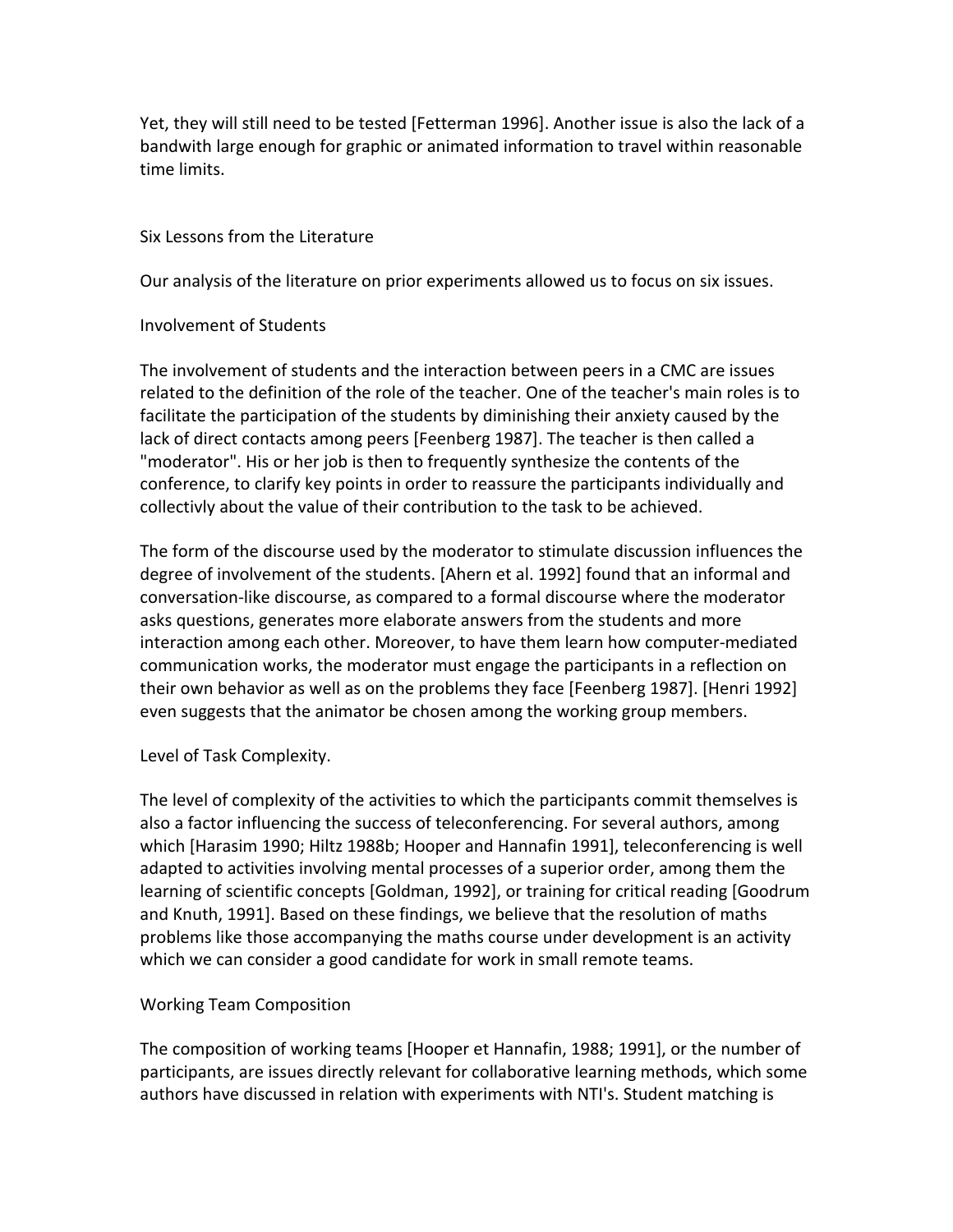another point of interest. For example, [Hooper and Hannafin 1991] found that in a computer based collaborative work environment, the weaker students were those who benefitted most from heterogeneous groupings. [Gail and Rein 1995] have addressed the question of pairing the partners.

## Form of Participants' Interaction

Interactivity can take the form of a unilateral imposition of procedures. [Hoyles et al. 1992] have observed that the interactivity among members of different teams in computer‐based tasks on science problems was limited to a demand for technical help from some students and to the imposition of procedural directives from some others. There was no discussion of contentious points likely to lead to the learning of new notions.

## Affective and Social Value

Several authors, among which [Gray and O'Grady 1993] or [Riel 1992] and [Rojo 1991], have highlighted the affective value and the social aspects of collaborative learning when it is assisted by a new information technology. [Rojo 1991] even reports that in a computer‐based teleconferencing session at the Ontario Institute of Science Education (OISE), the participants she interviewed had mostly used the system to send messages to one another and to socialize.

# The Lack of Message Filing Tools

In experiments designed to achieve group activities like writing essays or syntheses, participants complain they frequently experience difficulties to retrieve the messages that would be useful to them.

It is based on their knowledge of the potential, problems and limits of the previous experiments, that the maths course "re‐engineering" team set out to achieve its mandate.

# The CCFD Experiment: The Case Of Maths 103

As previously mentioned, this mandate was to use an existing maths course, already offered by the CCFD in distance education, to develop and test the design of new collaborative activities taking into account the capabilities of the Internet. The choice of the course was oriented by the constant report of the difficulties experienced by the students in solving maths problems individually. Students had been complaining that they wanted to work with their peers and discuss with them the steps (correct or incorrect) they were following while solving problems.

#### A Team Working Testing Process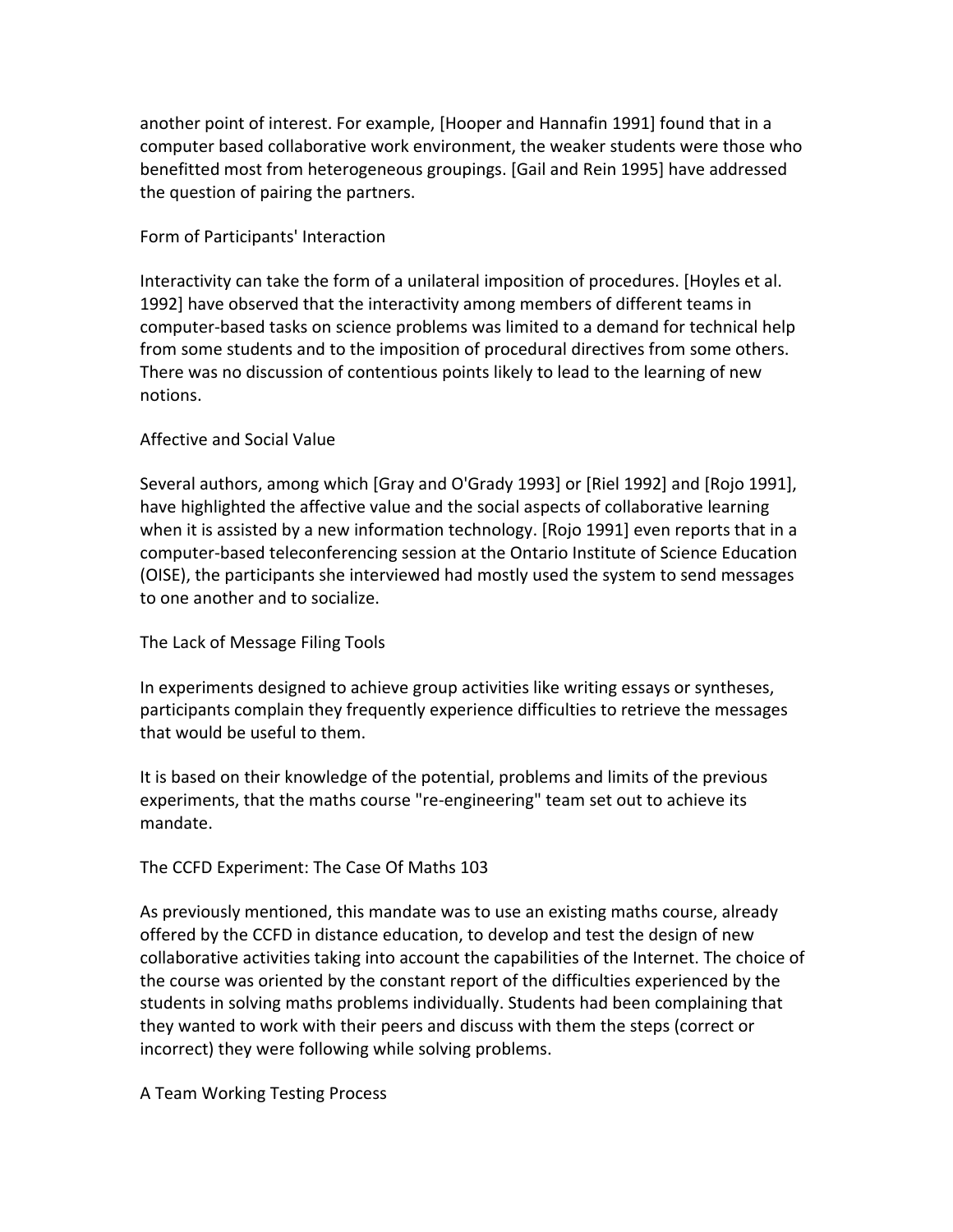The team consists of two content specialists, assisted by an educational technologist and occasionally by a computer analyst and a programmer. The members have been interacting on a weekly base for several months to develop scenarios involving collaborative activities assisted by tools and technologies avalaible on the Internet.

The team built upon its analysis of the literature on previous experiments. It also performed abundant testing of the technologies it was planning for student use. For example, it simulated collaborative learning situations (teams varying from two to five persons) using the tools avalaible. Content specialists thus became aware of the technical capabilities of these tools. They were then able to extrapolate the pedagogical potential of the technologies tested, and to select the most appropriate technologies and activities to further design.

## Results

The development team tested a great variety of tools and technologies. The test conditions were intentionally those that were supposed to prevail in real‐life situation, the home of the students. Hardware and software were those that the team could expect to find in the students' homes. The team assumed that students would have a PC‐computer with a Pentium micro processor, 16 meg of RAM and a modem 28 800 bauds. Connection to the Internet would be obtained from a private provider.

The team came to a classification of the technologies and tools relative to the size of the student groups. It also wound up with principles for matching technologies with activities. For example, the Internet vidoconferencing CUSEEMe was found to be able to assume only a social function and to work with groups of no more than 4‐5 persons. The high demand in the bandwith made the quality of image and sound very poor and unsuitable for didactic purposes.

It also appeared that students could not solve maths problems on a common whiteboard, shared with another student, without a graphic tablet. The problem of writing mathematic equations was solved by having students handwrite with a pen on the tablet, as on a regular piece of paper.

Table 1 shows which collaborative activities were designed, the fonctions they were given and the tools and technologies they were using.

| <b>Group Size</b>                                                                                                   | <b>Technologies and Tools</b>                                                  |
|---------------------------------------------------------------------------------------------------------------------|--------------------------------------------------------------------------------|
| $\parallel$ - Large group (entire class)<br>$\parallel$ Functions :<br>social ("nice to meet you", chatting, jokes, | Teleconferencing (asynchronous and<br>synchronous, chat), type Exchange server |

# **Table 1. Collaborative activities, functions and technologies**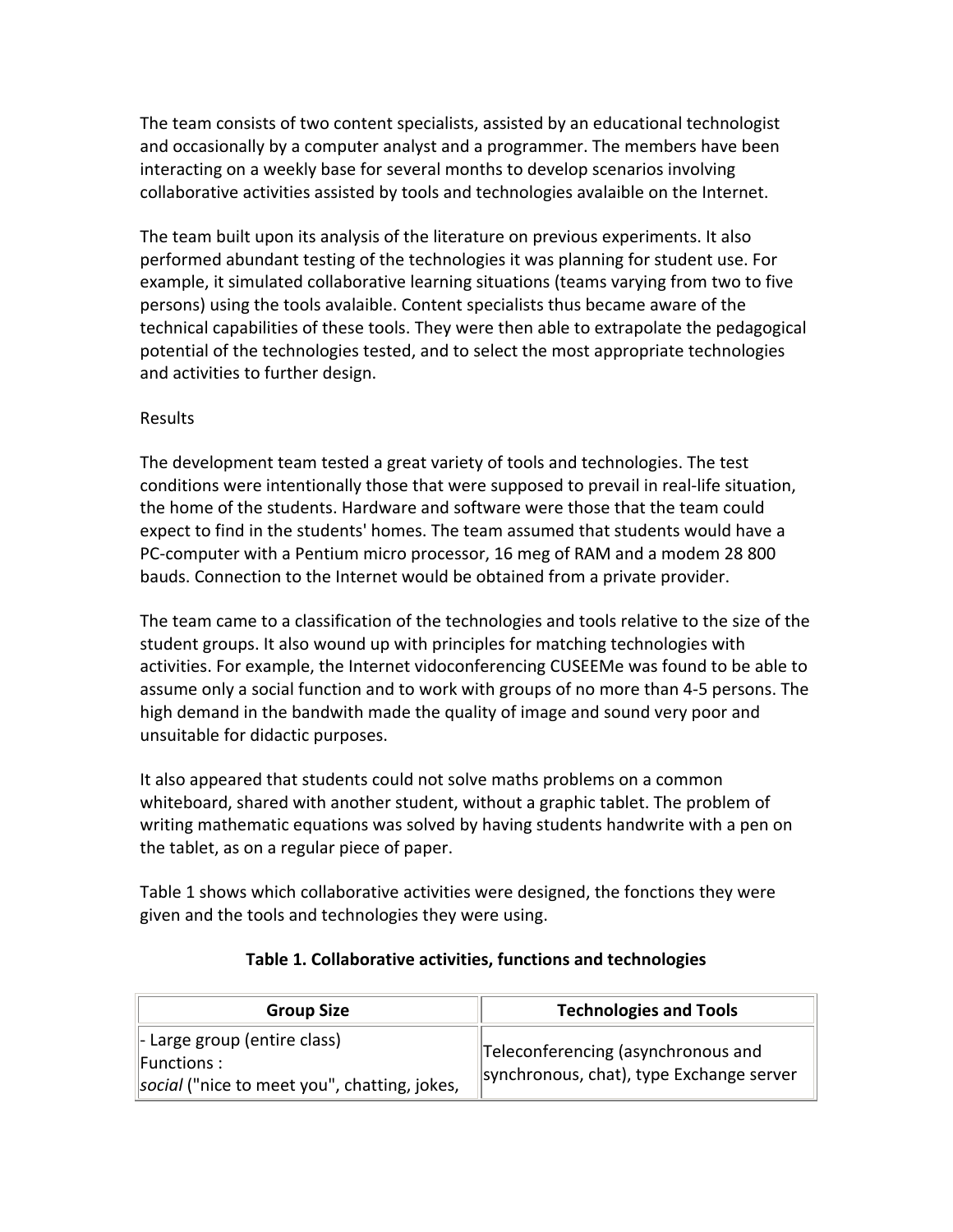| etc.). No moderator, leave the group to<br>animate this forum.<br>technical troubleshooting. No animator but<br>a respondent for technical questions | Asynchronous Teleconferencing (Exchange<br>server) |
|------------------------------------------------------------------------------------------------------------------------------------------------------|----------------------------------------------------|
|                                                                                                                                                      | FAQ in a forum, read-only mode                     |
| <i>providing answers</i> to self-learning exercices                                                                                                  | Audioconferencing (TeleVox)                        |
| <i>about the content</i> . Tutor course                                                                                                              |                                                    |
| introduction, live presentation                                                                                                                      |                                                    |
|                                                                                                                                                      | Distributed agenda (available with                 |
| to fix meetings                                                                                                                                      | Exchange server)                                   |
| - Medium groups : sub-groups of the entire                                                                                                           |                                                    |
| class (4 to 5 persons)                                                                                                                               | Videoconferencing (CUSEEme)                        |
| <b>Functions:</b>                                                                                                                                    |                                                    |
| social                                                                                                                                               | Audioconferencing                                  |
| about the content. Tutor remedial lectures                                                                                                           |                                                    |
| to a group of students with similar maths                                                                                                            |                                                    |
| understanding difficulties                                                                                                                           | Distributed agenda (avalaible with                 |
| to fix meetings                                                                                                                                      | Exchange server)                                   |
|                                                                                                                                                      |                                                    |
| - Teams of two                                                                                                                                       | White board and application                        |
| <b>Functions:</b>                                                                                                                                    | sharing(InternetConference) and graphic            |
| tutor advice                                                                                                                                         | tablet                                             |
| problem solving (exercices resolved by two<br>students.)                                                                                             | ldem                                               |
| to fix meetings                                                                                                                                      | Distributed agenda (available with                 |
|                                                                                                                                                      | Exchange server)                                   |

The team also designed, on a more detailed level, the activities that the tutor‐animator must accomplish to animate the teleconferences. Guidelines include techniques for stimulating active participation, student matching, group formation, and other activities.

Pre-testing is in progress. Six students selected as volunteers have been participating for more than one month in bi-weekly synchronous tutoring sessions. In addition they have to individually learn the content of the course through HTML pages including text and Java applets. These pages are linked to Powerpoint lectures, on line exercises or Acrobat documents. Other exercises have to be solved. Some, solved individually first, are then commented and discussed with other students either in a computer mediated conference or in a synchronous activity where two partners share the same file. Audio communication or chat is available during the sharing. Data collection tools consist of structured questionnaires, semi‐structured interviews and participant observation. Structured questionnaires are filled out by each student every time he or she starts a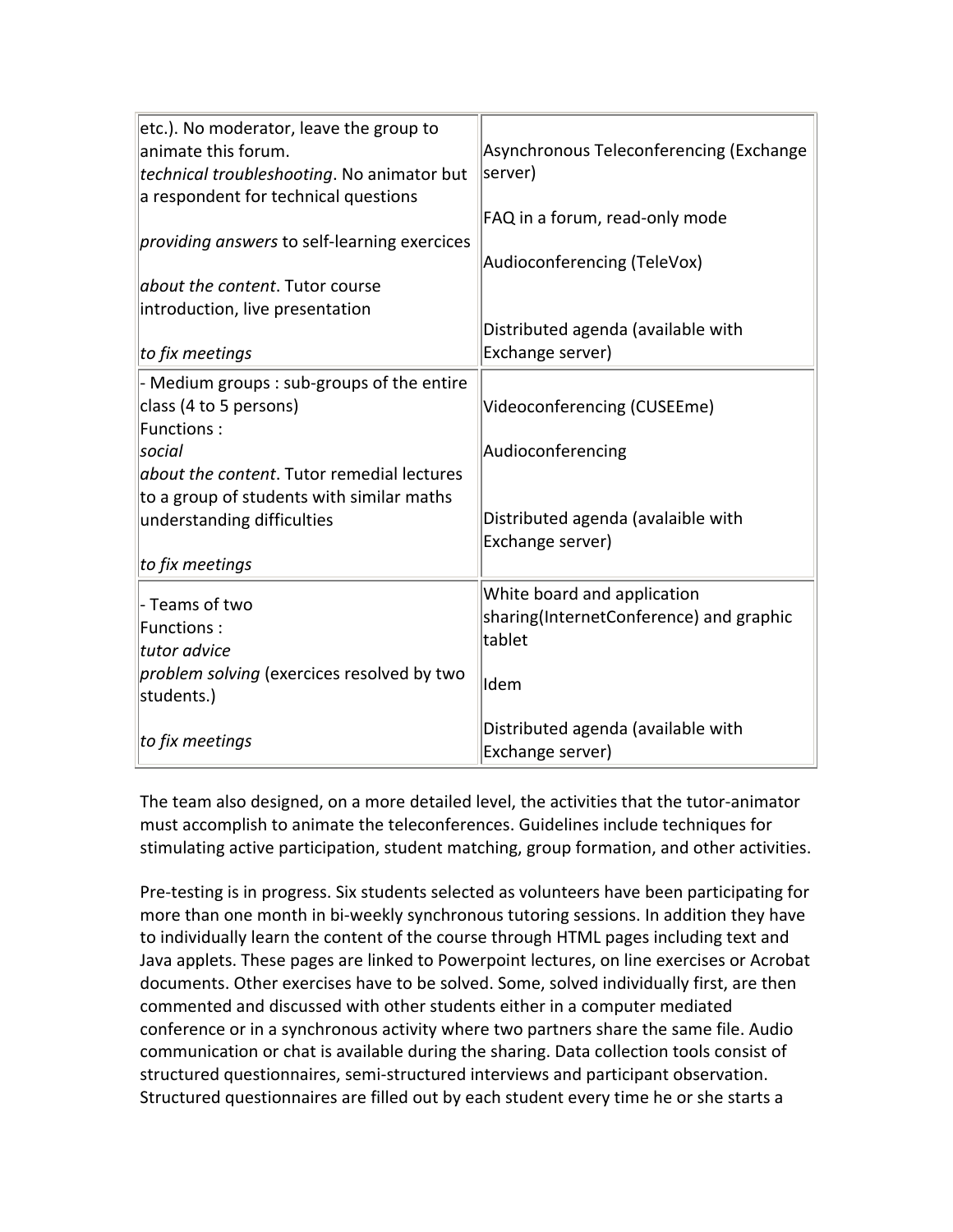mathematical learning session. The time spent on the activity, the technical problems encountered, and the mathematical learning achieved are carefully noted by the students and the two tutors.

Notwithstanding the very real technical problems we have been faced with, the emerging results are encouraging. Technology exists that does allow synchronous activities. Cooperative activities are possible, and students even report that collaboration feels more real than in face to face situations. This positive result probably stems from the fact that the activities of the experiment were carefully prepared, protocols are clear and varied, each one being specifically adapted to the situation under consideration. Learning develops through the process of questions and comments that students address to their partners or to the tutor during the tutoring evening sessions.

We have found that the technologies employed are not without limits. One of them is their instability. For example, the audio has not been dependable at all times. Interestingly however, the students have quickly compensated by switching to the chat mode of communication. Ironically, this mode that we had originally tried to avoid, on the belief it could be tedious, turned out to be a substitute. In a number of cases, audio and chat were even both used at the same time.

More results related to the composition of the teams, the involvement of students and other issues are not yet available but will be presented at the Conference.

Conclusion: What Are The Problems We Were Faced With and Which Questions We Are Going to Answer?

During the development phase, the team encountered several difficulties. Mots of them were resolved by testing and evaluating the technologies.

As can be seen in table 1, we planned to use several tools and technologies. A major challenge turned up to be their integration in order to harmonize the learning environment for the students. Special programming had to be done to link the tools together. This effort of harmonization is also present at the level of the content of the course. A tutorial, presented as an introductory session, was designed to familiarize learners with their new technological environment. In addition, a study guide (hypertext document) including a calendar, will help students plan their activities. As the topic is mathematics, the progress of the learner is rather linear. We had to implement conceptual maps to which students can refer to re‐orient themselves in the environment.

We were also aware of the rapid obsolescence of the tools, the systems and the technology we have chosen. Our choices however were made according not to one but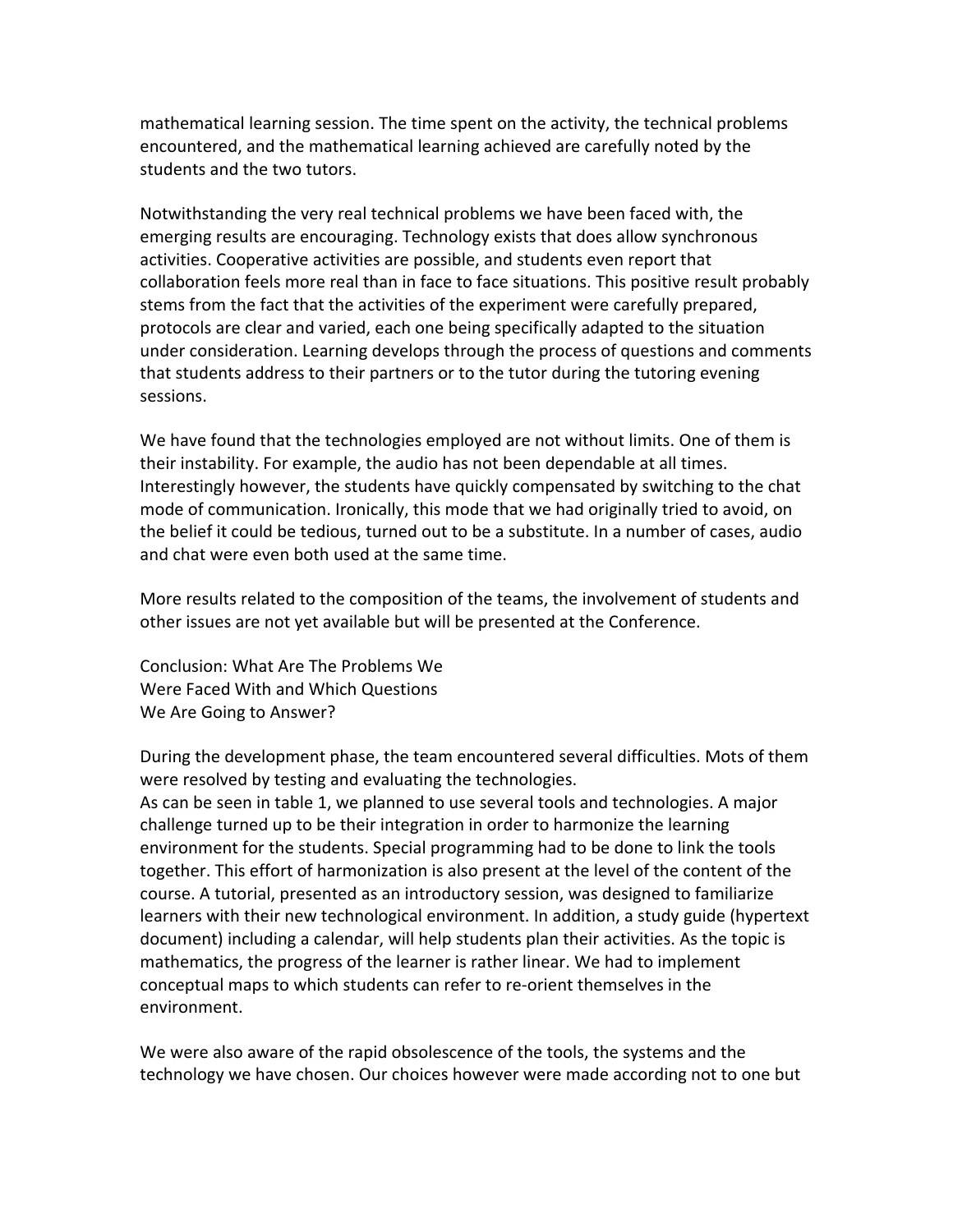to several factors, such as extensive testing, robutsness of the private providers, product evaluation and comparison across various specialized magazines.

We also encountered technical difficulties during the pre-testing. For the learner the variety of technologies available have been an obstacle. Interfaces varied from one to the next, and users had to learn myriads of commands. Fortunately, most of them had been using computers for a few years and were considered to be computer literate. A teleconference designed to report and solve technical problems has been set up for this purpose. Its content as well as reports in the interviews and questionnaires will allow us to classify and quantify kinds of problems and ways of avoiding them.

First results seem promising, and whathever they will turn up to be, we must emphasize that we have constantly had the preocupation of the learner during the entire development phase. Tools and technologies were tested to evaluate their pedagocial potential; learning activities were then designed to take the best part of the technologies.

Other questions will remain unanswered. For example, we didn't address the problem of learner interdependency when comes the time of assessment; other authors like [Brothen 1991] and [D'Souza 1992] have studied the effectiveness of evaluation quizzes via an E‐mail system. However the assessment was always individual. We chose to treat the question of evaluation in a traditional mode. As with most courses offered by the CCFD, a few exams are take‐home exams, except the final exam that is taken under class supervision. To address such issues, more experiments such as this one need to be conducted.

#### References

[Abrami et al. 1993] Abrami, P., Chambers, B., Poulsen, C., Howden, J., d'Apollonia, S., De Simone, C., Kastelorizios, K., Wagner, D., & Glashan, A., (1993). Using Cooperative Learning. Dubuque, (Centre for the Study of Classroom Processes, Education Department, Concordia University, Montreal, Quebec) Iowa: Wm. C. Brown Communications, Inc.

[Ahern et al. 1992] Ahern, T. C., Peck, K., & Laycock, M. (1992). The Effects of Teachers Discourse in Computer‐Mediated Discussion. J. of Educational Computing Research, 8(3), 291‐309.

[Appelt 1996] Appelt, W. (1996). Coop WWW ‐ Interoperable Tools for Cooperation Support Using the World‐Wide Web. Proceedings of the ERCIM workshop on CSCW and the Web. Sankt Augustin , Germany.

[Batson 1992] Batson, T. (1992). Finding Value in CSCL. SIGCUE Outlook(21), 3. 26‐28.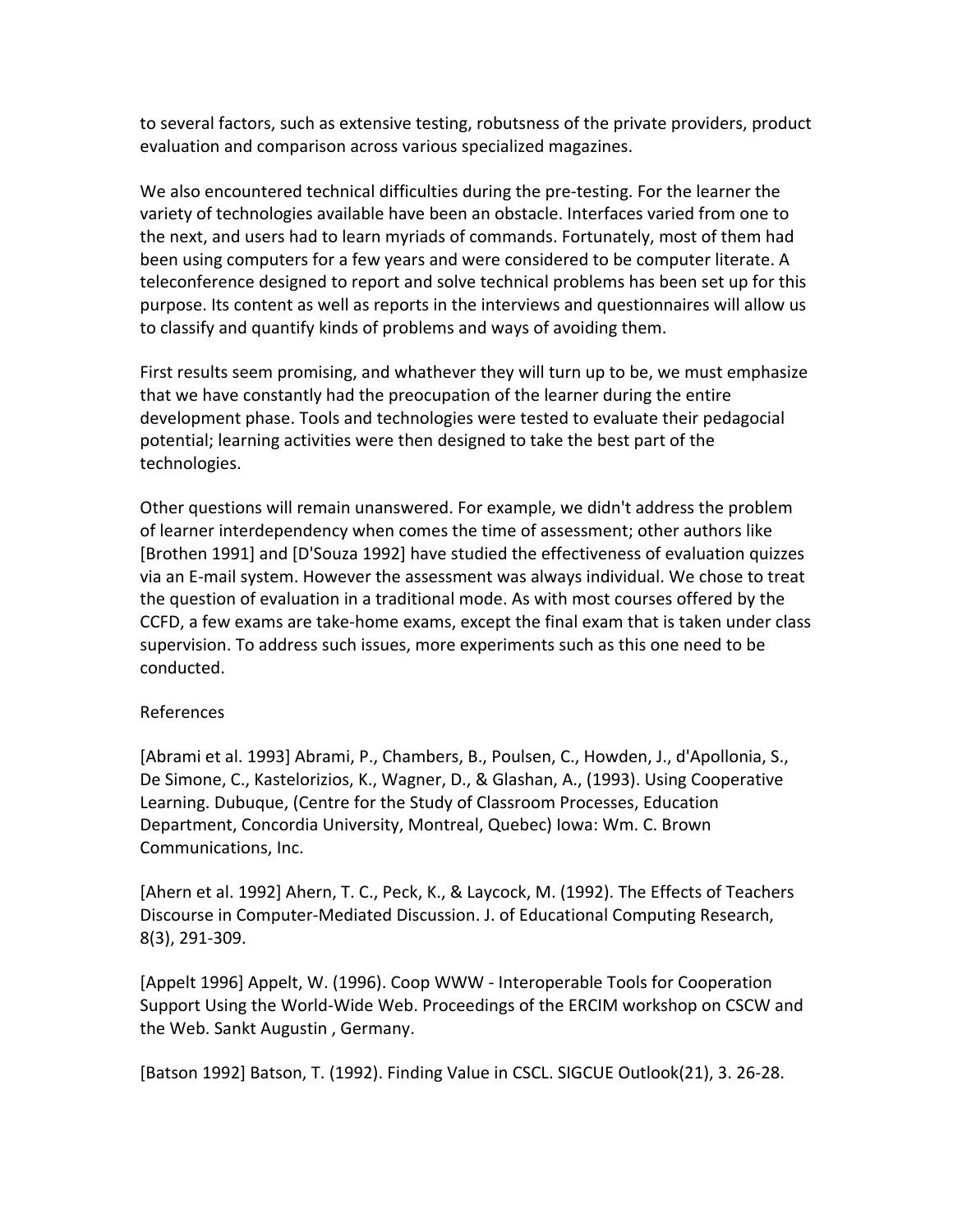[Brothen 1991] Brothen, T. (1991). Implementing a Computer‐Assisted Cooperative Learning Model for Introductory Psychology. Teaching of pyschology, 18(3), 183‐185.

[Chomienne and Potvin 1996] Chomienne, M. , & Potvin, C. (1996) Implementing a Math Course on the Internet: A Live Experiment. Proceedings of INET 96. 25‐28 june 1996. Montreal Canada.

[Collectif 1993] Collectif. (1993). Un Système Interactif pour l'Autoformation Multimédia utilisant les réseaux locaux et les réseaux publics. Le Journal de la formation continue et de l'EAO, (271), 5‐8.

[Dix 1996] Dix, A. (1996). Challenges and Perspectives for Cooperative work on the Web. Proceedings of the ERCIM workshop on CSCW and the Web. Sankt Augustin Germany. [D'Souza 1992] D'Souza, P. V. (1992). E‐Mail's role in the learning process: A case study. Journal of research on computing in Education, 25(2), 254‐264.

[Dybvik and Lie 1996] Dybvik, P. E,. & Lie, H. W. (1996). Combining www/Mosaic With Realtime Multimedia Conferencing in Distance Education.

[Feenberg 1987] Feenberg, A. (1987). Computer Conferencing and the Humanities. Instructional Science, (16), 169‐186.

[Fettterman 1996] Fettterman, D. M. (1996). Videoconferencing On‐Line: Enhancing Communication Over the Internet Educational Researcher 25(4), 23‐27.

[Gail, L.and Rein 1995] Gail, L. & Rein, M. (1995). Teaching IS Design and Development in a Group Learning Setting CSL 95.

[Geban et al. 1992] Geban, O., Askar, P., & Özkan, ï. (1992). Effects of Computer Simulation and Problem Solving Approaches on High School Students. Journal of Educational Research, 86, 5‐10.

Goldman, S. (1992). Computer Resources Supporting Student Conversations about Science Concepts. SIGCUE Outlook, 21(3), 4‐7.

[Goodrum and Knuth 1991] Goodrum, D. A., & Knuth, R. A. (1991). Supporting Learning with Process Tools: Theory and Design Issues. 17 p.; In: Proceedings of Selected Research Presentations at the Annual Convention of the Association for Educational Communications and Technology .

[Gray and O'Grady, 1993] Gray, A., & O'Grady, G. (1993). Télécommunication Pedagogy for Effective Teaching and Learning. Trondein: Elsevier Science Publishers, 307‐316.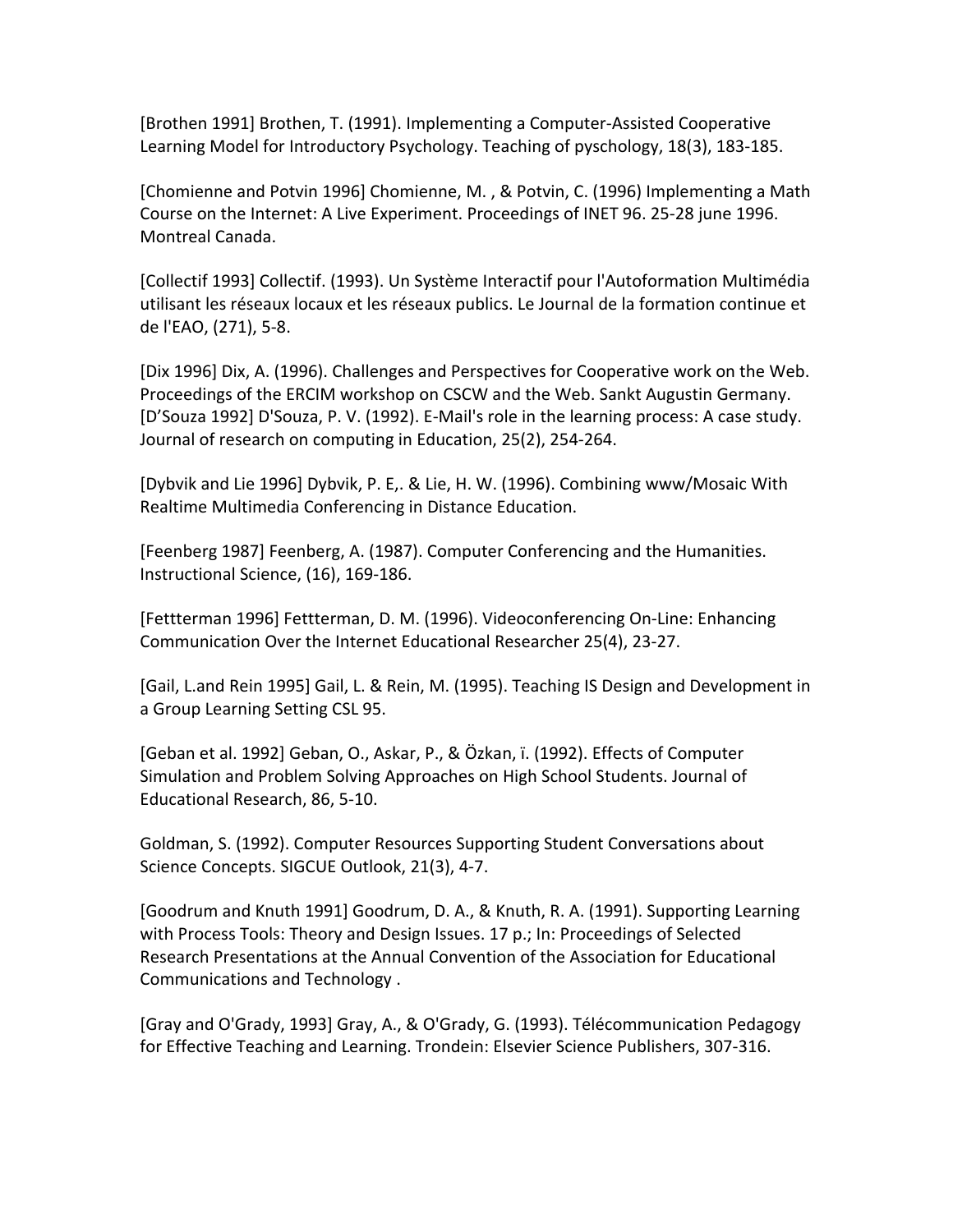[Harasim 1990] Harasim, L. (ed.) (1990). "Online education: Perspectives on a new environment." , New York, Praeger

[Harasim 1993] Harasim, L. (1993). "Collaborating in Cyberspace: Using Computer Conferences as a Group Learning Environment." Interactive Learning Environments, 3(2), p119‐130.

[Hawisher 1992] Hawisher, G. (1992). Cross‐Disciplinary Perspectives: Computer‐ Mediated communication (CMC), Electronic Writing Classes, and Research. SIGCUE Outlook, 21(3), 45‐52.

[Henri, 1992] Henri, F. (1992). Processus d'apprentissage à distance et téléconférence assistée par ordinateur: essai d'analyse. Canadian Journal of Educational Communication, 21(1), 3‐18.

[Hiltz 1988a] Hiltz, S. R. (1988). Teaching in a Virtual Classroom. A Virtual Classroom on EIES: Final Evaluation Report. Vol. 2 (ED 315 039). New Jersey Institute of Technology, Computerized Conferencing and Communication Center .

[Hiltz 1998b] Hiltz, S. R. (1988b). Learning in a Virtual Classroom. A Virtual Classroom on EIES: Final Evaluation Report. Vol. 1 ( ED 315 038). New Jersey Institute of Technology, Computerized Conferencing and Communication Center.

[Hooper and Hannafin] 1988] Hooper, S., & Hannafin, M. J. (1988). Cooperative CBI: The Effects of Heterogeneous versus Homogeneous Grouping on the Learning of Progressively Complex Concepts. Journal of Educational Computing Research, 4(4), 413‐ 424.

[Hooper and Hannafin, 1991] Hooper, S., & Hannafin, M. J. (1991). The effect of Group Composition on Achievement, Interaction, and Learning efficiency During Computer‐ Based Cooperative Instruction. Educational Technology Research and Development, (3), 27‐40.

[Hoyles et al., 1992] Hoyles, C., Healy, L., & Pozzi, S. (1992). Interdependence and Autonomy: Aspects of Groupwork with Computers. Learning & Instruction, 2(3), 239‐ 257.

[Johnson and Johnson 1984] Johnson, D. W., & Johson, R. T. (1984). Cooperation in the classroom. Edina, Minnesota: Interaction Book Company.

[Kemp 1992] Kemp, F. (1992). Emphasizing Rhetorical Effectiveness Through Computer Networks. SIGCUE Outlook, 21(3), 29‐31.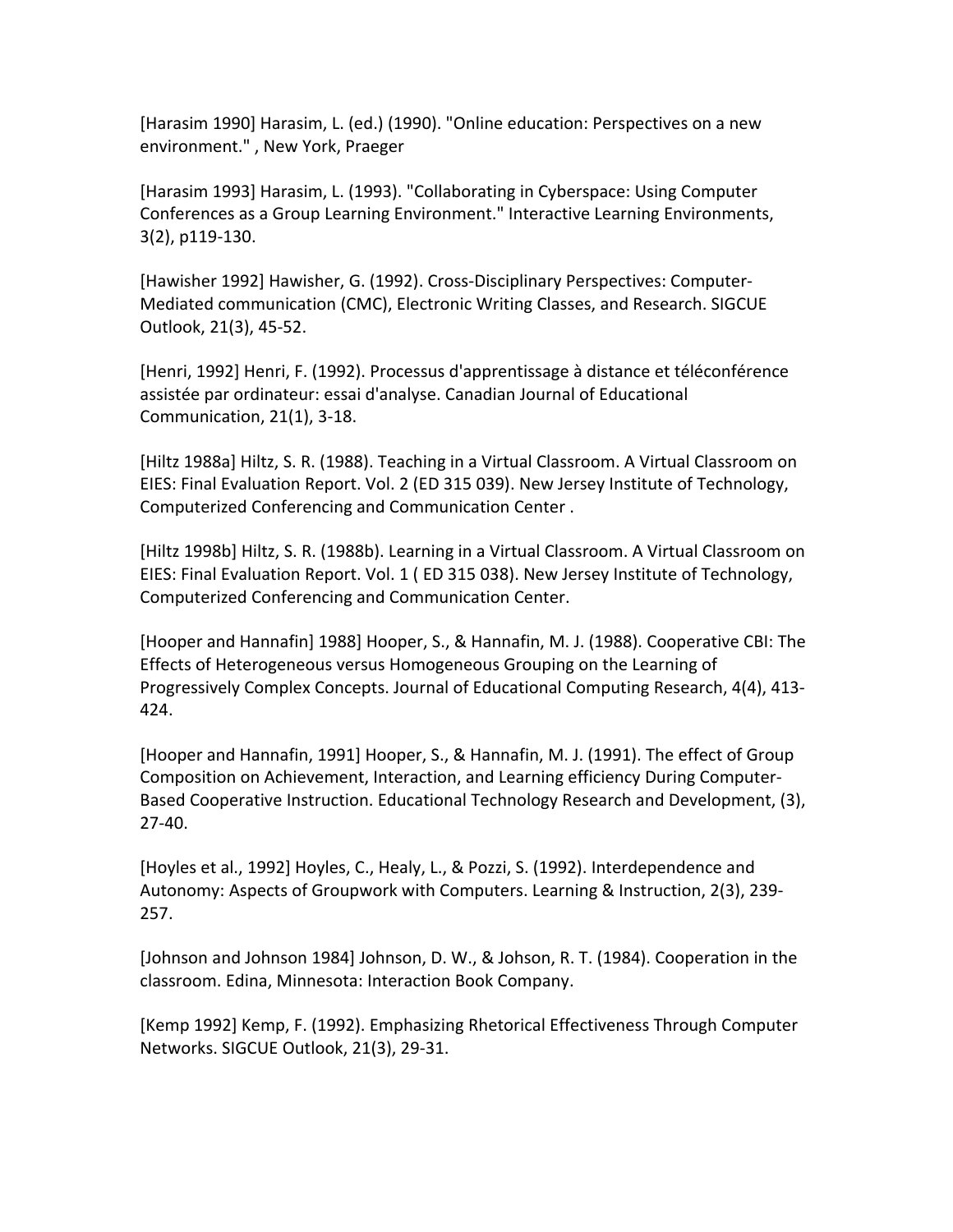[Kneedler 1993] Kneedler, P. E. (1993). California Adopts Multimedia Science Program. T.H.E. Journal, 20(7), 73‐76.

[Lohuis 1996] Lohuis, R. A. (1996). Computer‐mediated communication in distance Education : Using the Internet.

[Mason and Kaye 1990] Mason, R., & Kaye, T. (1990). Toward a New Paradigm for Distance Education. In H. Linda (Ed.), Online Education Perspectives on a New Environment (pp. 15‐38). New York: Praeger.

[Newman 1992] Newman, D. (1992). Space and Time on the Local Network.... and Beyond. SIGCUE Outlook, 21(3), 10‐13.

[Resnick 1992] Resnick, M. (1992). Collaboration in Simulated Worlds: Learning Through and About Collaboration. SIGCUE Outlook, 21(3), 36‐39.

[Ricciardi‐Rigault 1993] Ricciardi‐Rigault, C. (1993). Apprentissage collaboratif et téléconférence intelligemment assistée . Centre ATO‐CI(UQAM). LICEF (Télé‐université).

[Riel 1992] Riel, M. (1992). Cooperative Learning Through Telecommunications. SIGCUE Outlook, 21(3), 14‐17

[Rojo 1991] Rojo, A. (1991). Exploring Alternative Categories of Users of Computer Communication Systems. Canadian Journal of Educational Communication, 20(2), 105‐ 119.

[Roschelle 1992] Roschelle, J. (1992). What Should Collaborative Technology Be? A Perspective from Dewey and Situated Learning. SIGCUE Outlook, 21(3), 39‐42.

[Salomon, 1992] Salomon, G. (1992). What Does the Design of Effective CSCL Require and How Do We Study Its Effects? SIGCUE Outlook, 21(3), 62‐68.

[Schweitzer et al. 1993] Schweitzer, J., Witschital, P., Otto, B., Burgard, J., & Dietel, C. (1993). CLE: Cooperative Learning in a Distributed Environment. Norway: North Holland, Trondein.

[Slavin 19985] Slavin, R. E. (1985). Cooperative Learning: Students Teams. National Educational Association, Washington, D.C.

[Slavin 1990] Slavin, R. E. (1990). Cooperative Learning: Theory, Research, and Practice . Englewood Cliffs: Prentice Hall.